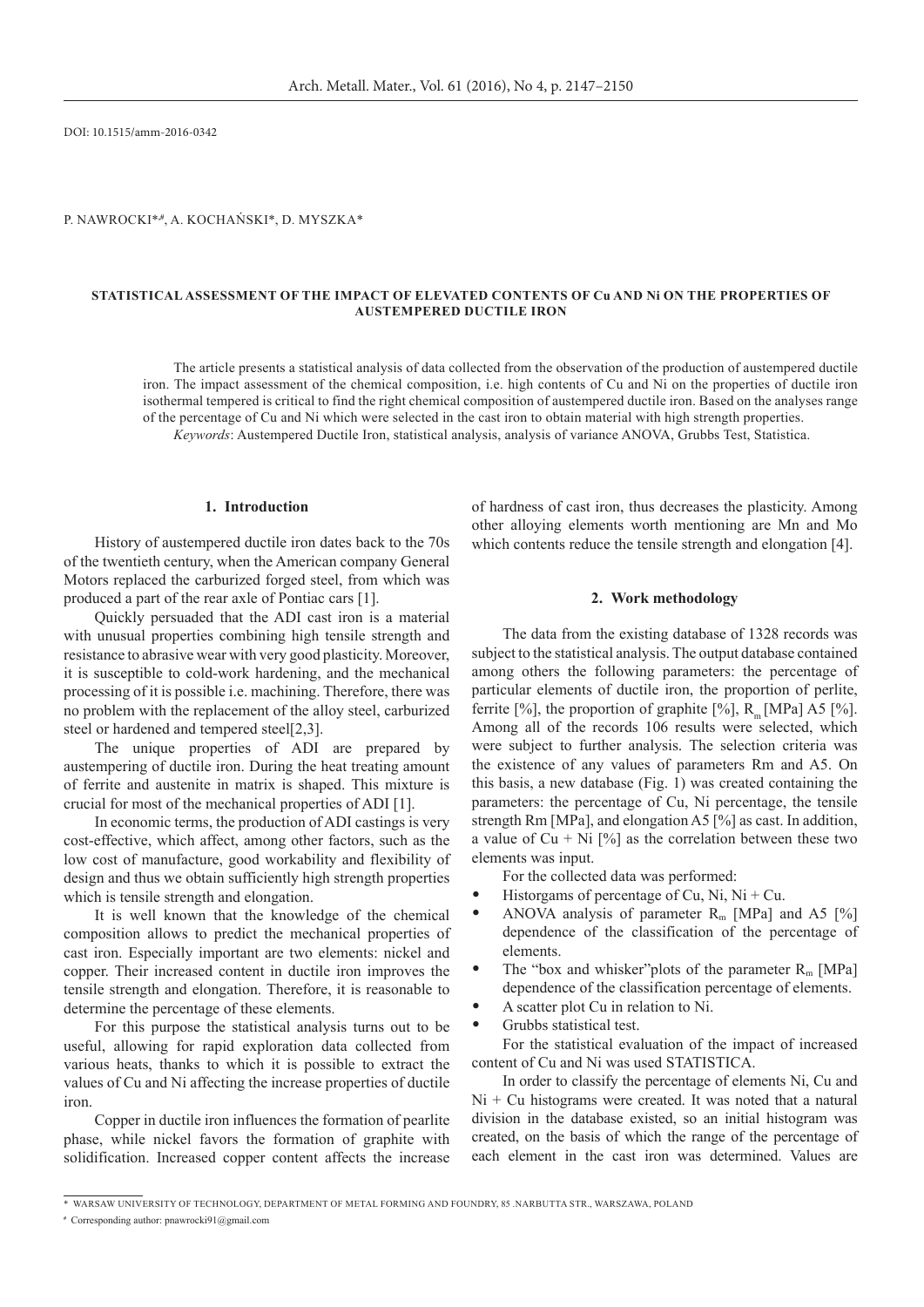divided into compartments, for example for copper content were determined ranges of 0 to 1,6 with increments of 0,2. The individual compartments were chosen in order to obtain the highest accuracy while maintaining readability of the charts. To facilitate statistical analysis, element content less than 0,1% was assumed as 0%. An exemplary histogram is shown in Fig. 3.

| Ni [%] | Cu [%] | Ni+Cu  | Klasyfikacja Cu Rm [MPa] |       | A5 [%] |
|--------|--------|--------|--------------------------|-------|--------|
| 0,0000 | 0,0000 | 0,0000 | 0 < 0.2                  | 572   | 6,7    |
| 0,0000 | 0,0000 | 0,0000 | 0 < 0.2                  | 507   | 12,1   |
| 0,0000 | 0,0000 | 0,0000 | 0 < 0.2                  | 495,3 | 0,000  |
| 0,0000 | 0,0000 | 0.0000 | 0 < 0.2                  | 495,3 | 0,000  |
| 0,0000 | 0,0000 | 0,0000 | 0 < 0.2                  | 495,3 | 0,000  |
| 0,0000 | 0,000  | 0,0000 | 0 < 0.2                  | 404   | 22,7   |
| 0,0000 | 0,000  | 0,0000 | 0 < 0.2                  | 463   | 21,4   |
| 0,0000 | 0,000  | 0,0000 | 0 < 0.2                  | 404   | 22,7   |
| 0,0190 | 0,0000 | 0,0190 | 0 < 0.2                  | 696,4 | 4      |
| 0,0200 | 0,000  | 0,0200 | 0 < 0.2                  | 548   | 12     |
| 0,3100 | 0,000  | 0,3100 | 0 < 0.2                  | 409   | 24,1   |
| 0,3100 | 0,000  | 0,3100 | 0 < 0.2                  | 409   | 24,1   |
| 0,4900 | 0,000  | 0,4900 | 0 < 0.2                  | 411   | 26,7   |
| 0,4900 | 0,000  | 0,4900 | 0 < 0.2                  | 411   | 26,7   |
| 0,7100 | 0,000  | 0,7100 | 0 < 0.2                  | 412   | 27,4   |
| 0,7100 | 0,000  | 0,7100 | 0 < 0.2                  | 412   | 27,4   |
| 0,8800 | 0,000  | 0,8800 | 0 < 0.2                  | 413   | 24     |
| 0,8800 | 0,000  | 0,8800 | 0 < 0.2                  | 413   | 24     |
| 1,0000 | 0,0000 | 1,0000 | 0 < 0.2                  | 552,4 | 0,000  |
| 1,2200 | 0,000  | 1,2200 | 0 < 0.2                  | 421   | 20,4   |
| 1,2200 | 0,000  | 1,2200 | 0 < 0.2                  | 421   | 20,4   |
| 1,4000 | 0,000  | 1,4000 | 0 < 0.2                  | 548   | 6,42   |
| 1,4100 | 0,000  | 1,4100 | 0 < 0.2                  | 548   | 10,4   |
| 1.4200 | 0,000  | 1.4200 | 0 < 0.2                  | 548   | 3.7    |

Fig. 1. One part of created database by using the correlation of Ni and Cu elements

# **3. Results**

On the Fig. 2 was shown a scatter plot of the percentage of Ni relative to Cu. Plot analysis allows notice the lack of correlation between the elements.



Fig. 2. A scatter plot of the percentage of Cu relative to the percentage of Ni in ductile iron

The most research carried out in all of the database related to the content of elements  $Ni + Cu$  for the range of 0,45 to 0,90%. Value of more than 0% content of Cu and Ni is noted for a range of 0,5% for Cu and  $0.5 \div 1\%$  Ni. This represents less than half of all obtained results. On this basis, it can be said that the analyzed chemical composition of iron contained a minimum of Cu and Ni.



Fig. 3. The number of occurrences of a given percentage of  $Ni + Cu$ in ductile iron

A further step was to carry out a statistical analysis "ANOVA". The ANOVA analysis of variance examining parameters dependent on one or more factors occurring at the same time. The main objective of the analysis of variance to test the significance of differences between means [2].

To carry out ANOVA variance (i.e., the sum of the squares of the deviations from the overall average divided by n-1, where n is the sample size) are separated into pieces.

There are three groups of ANOVA, wherein for the purpose of the analyzes only one such group was used, wherein a predetermined variable (called a dependent variable) affects only one factor.

Dependent variables under consideration were tensile strength R<sub>m</sub> [MPa] and elongation A5 [%], which was made dependent on the classification of the percentage of the elements Ni, Cu and Ni + Cu. On the Fig. 4 and 5 are presented the results for the percentage of  $Ni + Cu$ .



Fig.4. The dependence of tensile strength ductile iron on the classification percentage of Ni + Cu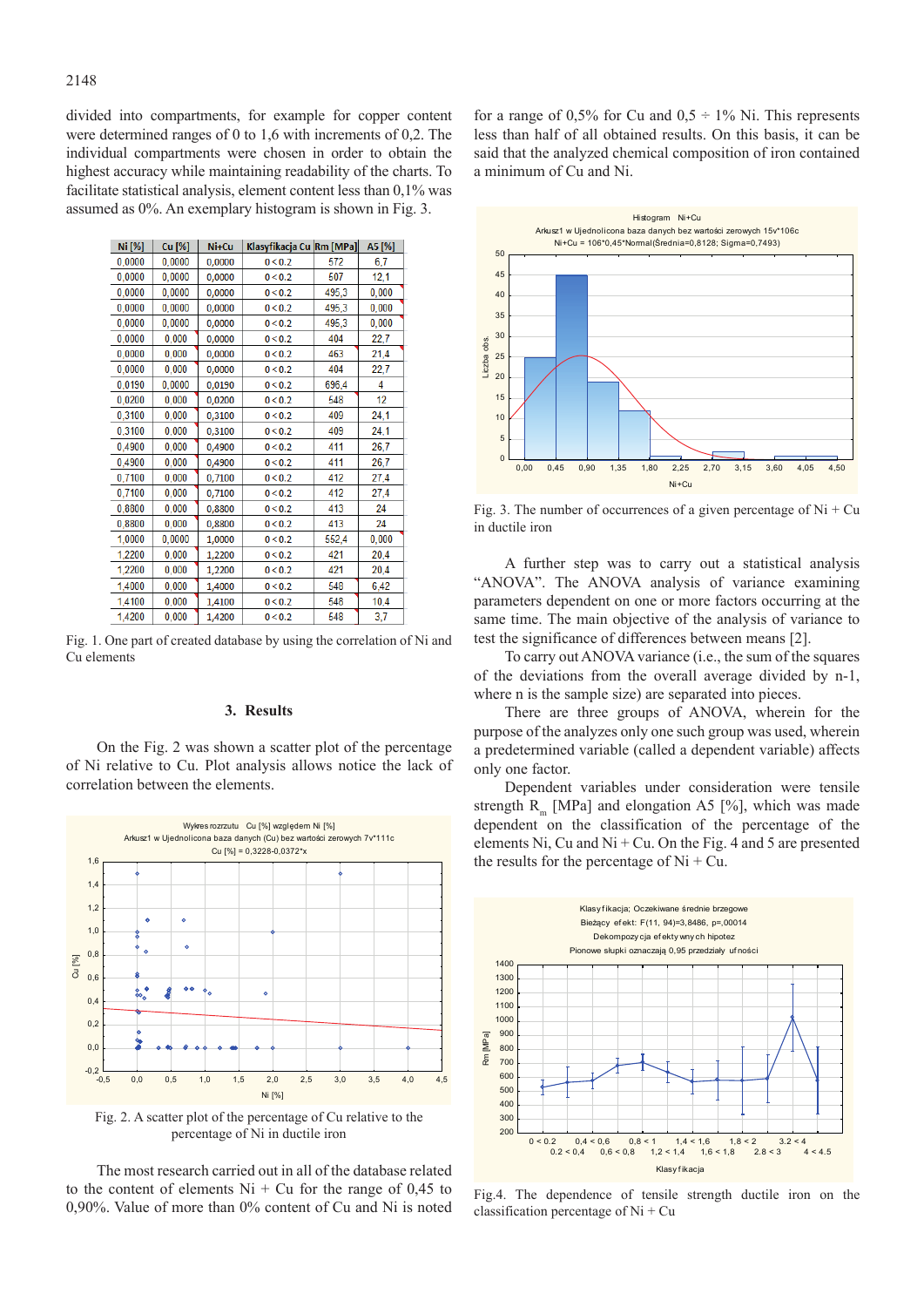

Fig. 5. The dependence of elongation ductile iron on the classification percentage of Ni + Cu

The results of ANOVA were also visualized by using "box-and-whiskers" plots, which enabled the comparison of the value  $R_m$  for each percentage classification of alloying elements. The average is shown as a point, standard errors as the frame, standard deviations as "whiskers". The center point is defined as the average. For example, the box and whisker plot for Rm according to the classification of the percentage of  $Ni + Cu$  (Fig. 6) can be concluded that there were outliers  $R<sub>m</sub>$ , contained in the range of 0-1,6% Ni content in ductile iron.



Fig. 6. The dependence of strength Rm [MPa] of the classification of the percentage of  $Ni + Cu$ 

Due to the emergence of deviations in the studied cases from the data Grubbs statistical test was carried out. Grubbs statistical significance test gives information on whether the minimum value or maximum from the test set can be considered outlier from the rest of the data. It is assumed that the data comes from a normal distribution. Algorithm for the verification of the hypothesis is as follows [3]:

1. Calculation

$$
\bar{X}_i = \frac{1}{n-i+1} \sum_{j \in L_i} X_j \mathbf{b} \tag{1}
$$

where  $L_i$  is the sample index set of elements without values

i-1, which is penultimate, and "i" is the number of iterations  $(i = 1, 2, ...)$ 

- 2. Calculation of the standard deviation Si based on the reduced sample.
- 3. Determination of statistic test according to the formula

$$
G_i = max_j \left( \frac{|x_j - \overline{x_i}|}{s_i} \right) \tag{2}
$$

4. Determination of critical value:

$$
G_{\alpha i} = \frac{n-1}{\sqrt{n-i+1}} \frac{t_{(p,n-i-1)}}{\sqrt{n-i-1+t_{(p,n-i-1)}^2}} \tag{3}
$$

where  $(t_p, t_{p-1})$  is the value taken from the tables of critical values of the t-distribution with n-i-1 degrees of freedom for the value

$$
p = \frac{\alpha}{n - 1 + 1} \tag{4}
$$

- 5. If there is a dependence  $G_i > G_{\alpha i}$ , there is a value stands out from the others, which are omitted in the next step of the calculation.
- 6. Repeating the steps from 1 to 5 until  $G_i < G_{\alpha i}$  and accept the hypothesis that there was no outlier from the other.

In table 1 were shown the test results obtained for the maximum and minimum values  $R_m$  and  $A_5$  and the corresponding values of the critical  $G_{\alpha i}$ .

TABLE<sub>1</sub> Summary of critical and calculated values of Grubbs test

|                           | For $R_m$ | For $A_5$ |
|---------------------------|-----------|-----------|
| $G_i$ for a minimum value | 2.265     | 1.153     |
| $Gi$ for a maximum value  | 1.792     | 4.34      |
| Critical $G_{\omega}$     | 3.404     |           |

On the basis of calculated parameters of significance test the hypothesis of non-existence of outliers from the collected data can be accepted. The determined values  $G_i$  statistics does not exceed the critical  $G_{ai}$ , therefore, it is not necessary to remove unusual values from the database.

#### **4. Conclusions**

Statistics is a universal tool for data mining and translating them into the knowledge of the examined phenomenon or object. The use of analysis of variance and significance tests allowed to conclude that among the collected data there are outliers from the rest. To validate the use of the Grubbs test validation of solutions was performed. The determined test statistics for the incorrect assumption exceeded the critical values, which confirms the correctness of the results.

The ANOVA analysis of variance made it possible to determine the percentage of the elements Cu and Ni to obtain ductile cast iron of the required strength properties. The defined graphs show that the highest tensile strength belongs to a ductile cast iron with a content of  $Ni + Cu$  at  $3.2 \div 4\%$ . It does not correspond to the largest elongation which reaches a maximum value for the interval  $1,6 \div 1,8\%$ . However,